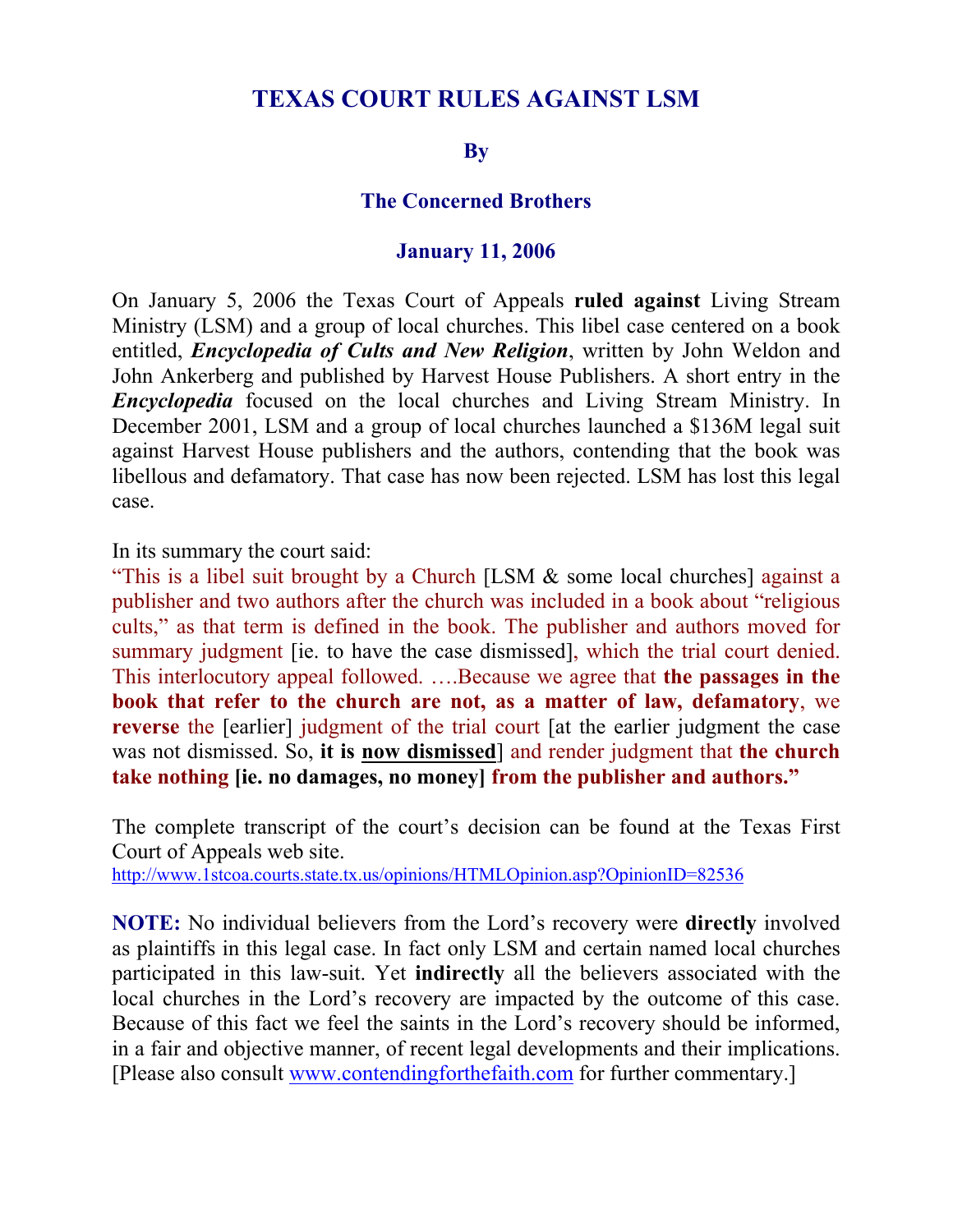## **WHAT DOES THIS LEGAL OPINION MEAN?**

- 1. The Texas Court has ruled that the book, *Encyclopedia of Cults and New Religions,* did **not** libel or defame LSM and the local churches. Therefore LSM and the local churches are **not** entitled to collect any damages from the publisher, Harvest House.
- 2. At an earlier stage, LSM and a group of local churches "won the first round" *["The publisher and authors moved for summary judgment (ie. to have LSM's case dismissed), which the trial court denied."*] The case then went forward to the "second round." However, LSM has now "lost the second round" *["we reverse the [earlier] judgment of the trial court"(which refused to dismiss LSM's case.)]* So, the case brought by LSM **is now dismissed.**
- 3. Since Harvest House publishers has won this case they can continue to print, distribute and sell its *Encyclopedia of Cults and New Religions,* containing the entry concerning LSM and the local churches, among its list of cults. Other writers and publishers can do the same. Expect more books labeling the local churches as a "cult."
- 4. It is important to note that the court's decision focused **exclusively** on the contents of the book, *Encyclopedia of Cults*. The Texas court's decision was **not** based upon recent events in the Lord's recovery, eg. the issue of 'one publication,' anonymous E-mails, Internet web-sites etc. The court was **not** asked to consider, nor was its decision influenced by, any recent issues within the Lord's recovery. To suggest that LSM's case was "undermined" by a "dissenting group" within the recovery is erroneous and amounts to accusing the Texas judges of unrighteous judgment.
- 5. In a previous case, concerning the book, *The God-Men,* the courts ruled that Witness Lee and the local churches had been libeled and defamed. Damages were awarded. That case provided a basis to argue that LSM and the local churches associated with Brother Witness Lee are not a cult. Until today it was possible to say, "*To date the courts have vindicated the churches' decision to appeal to them*." (www.contendingforthefaith.com). In the "court of public opinion" we could argue, "*The book, called us a cult; but the courts judged that claim to be false and libelous. This proves we're not a cult*."
- 6. That argument is now undercut by the Texas Court's decision. The courts have rejected LSM and the churches' case. In the "court of public opinion," people can now respond, "*Yes, you are indeed a cult. You contested the inclusion of the local churches in the Encyclopedia of Cults and New Religions, and you lost!"*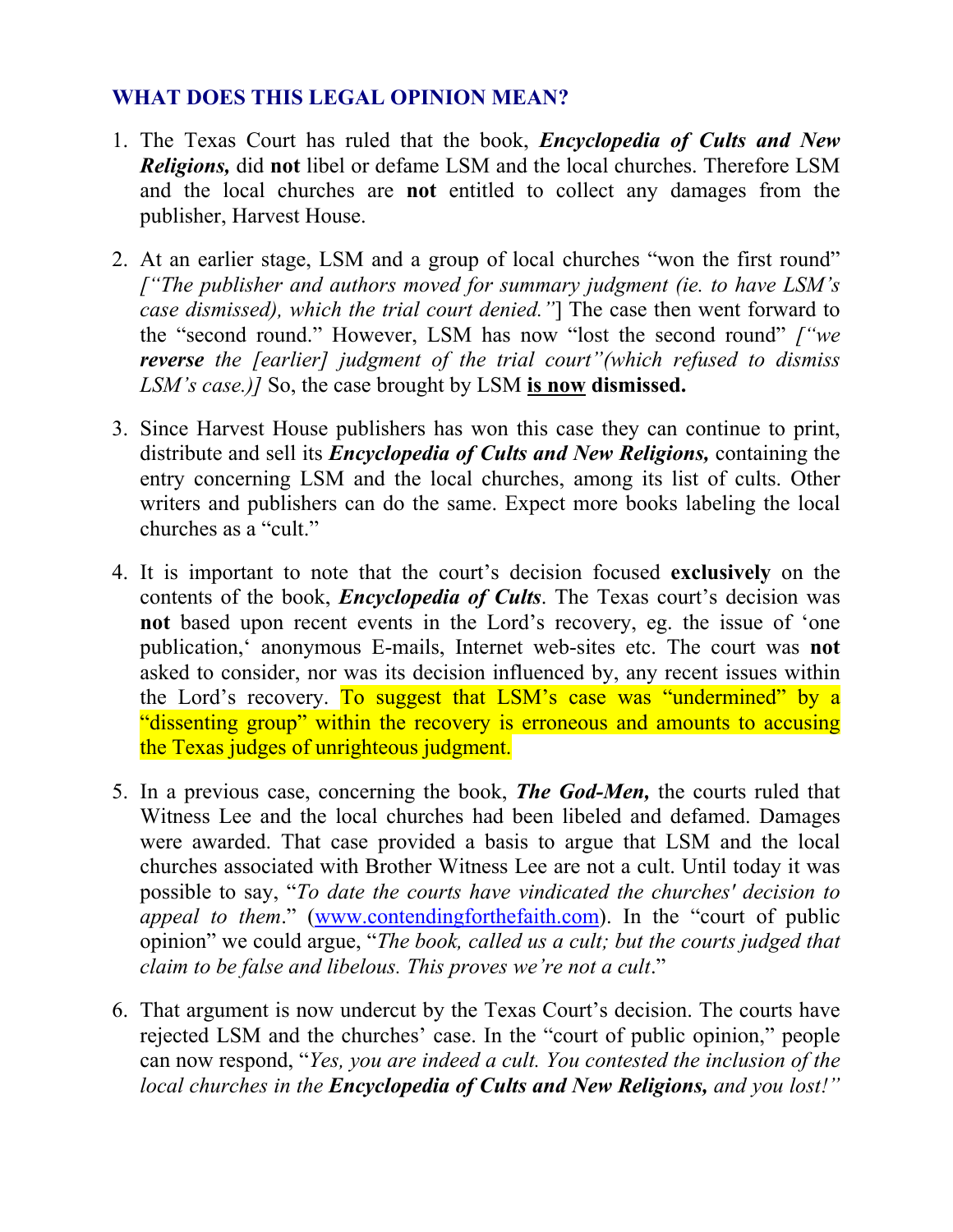It has suddenly become much harder for the local churches and saints in the Lord's recovery to fight the "cult" label.

- 7. The current "leadership" in the Lord's recovery has failed where Brother Lee succeeded. In November, 1980, Brother Lee, William [Bill] Freeman, and the Church in Anaheim, successfully filed suit against author, Neil Duddy, and the Spiritual Counterfeits Project (SCP), over the publication of *The God-Men.* In that case the Judge ruled that *The God-Men* was "*in all major respects false, defamatory and unprivileged, and, therefore, libelous*" and awarded \$11.9M in damages. That was then; this is now. Now, after Brother Lee's departure, the "blended co-workers" have failed in their attempt to sue over the *Encyclopedia of Cults and New Religions.*
- 8. The Texas Court ruled that "*being labeled a 'cult' is not actionable because the truth or falsity of the statement depends upon one's religious beliefs, an ecclesiastical matter, which cannot and should not be tried in a court of law.*" Under this legal opinion, to call the local churches a cult does not constitute libel, since it is a "religious" question. As long as this legal opinion is upheld we cannot appeal to the US courts for protection from the cult accusation. Under these circumstances, the question of whether we are a "cult" is going to be settled in the "court of public opinion," not in the law courts. This suggests that we ask, How are we perceived by the Christian community? Do we appear 'cult-like' in the eyes of others? If so, we will probably be labeled as a cult (with no legal recourse).

### **WHAT SHOULD BE DONE?**

- 1. LSM and its associated group of local churches may appeal this decision to the Texas Supreme Court. The Texas Supreme Court may refuse to hear the case. Even **if** they hear it and **if** they decide in LSM's favor (two big "if"s), it only means that the case goes before a jury. (LSM gets their day in court.) That process may take years and millions of dollars. In the mean time, the Texas Court's decision stands.
- 2. When the Children of Israel lost a military battle, they humbled themselves before Jehovah to seek out the cause. The Lord's recovery has "lost" an important legal battle, which has far-reaching implications. Shouldn't we humbly seek the Lord to receive His light and correction?
- 3. Saints in the Lord's recovery and especially those leading local churches may want to consider the following questions: